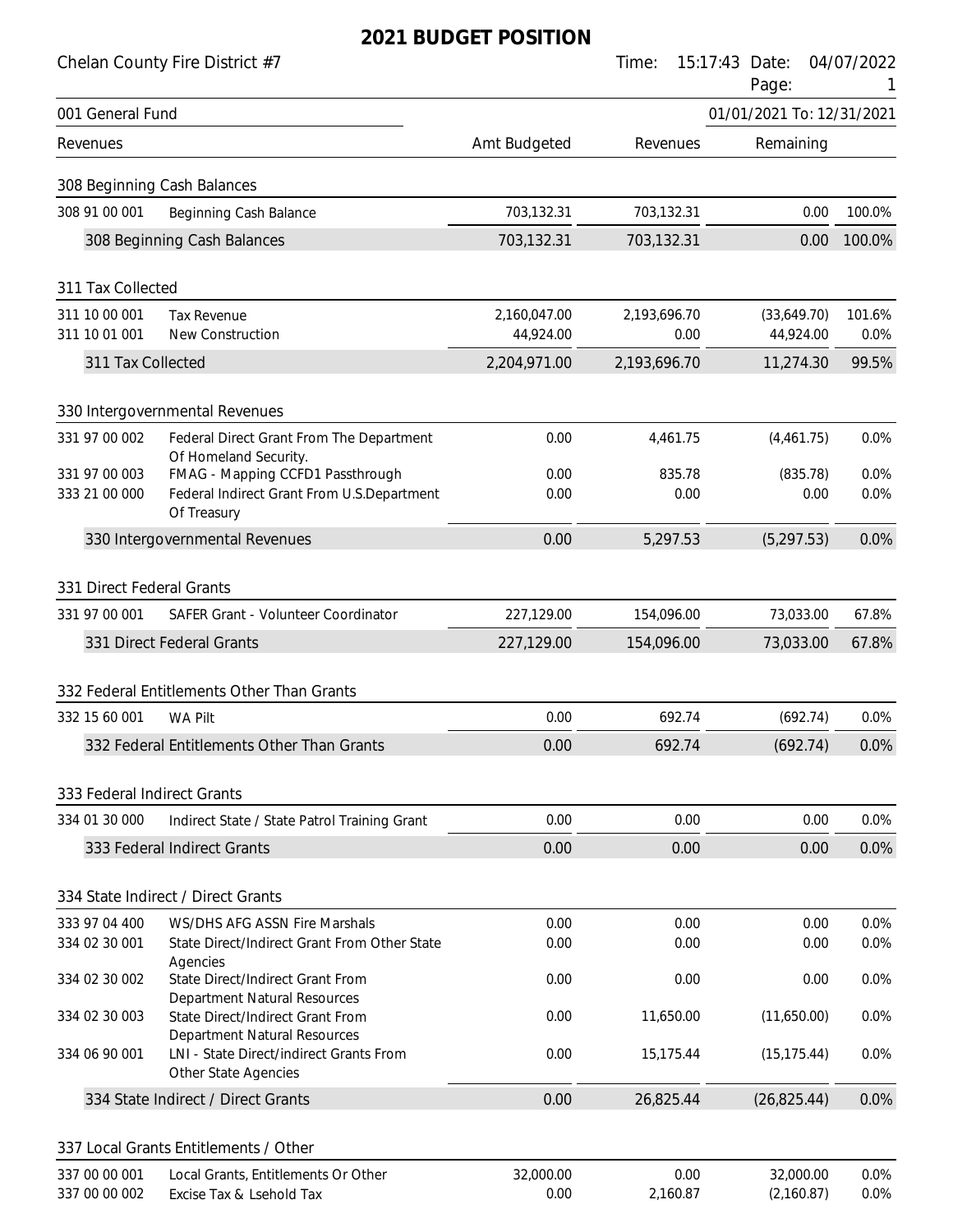|                                | Chelan County Fire District #7                                         |              | Time:                | 15:17:43 Date:<br>Page:   | 04/07/2022<br>2 |
|--------------------------------|------------------------------------------------------------------------|--------------|----------------------|---------------------------|-----------------|
| 001 General Fund               |                                                                        |              |                      | 01/01/2021 To: 12/31/2021 |                 |
| Revenues                       |                                                                        | Amt Budgeted | Revenues             | Remaining                 |                 |
|                                | 337 Local Grants Entitlements / Other                                  |              |                      |                           |                 |
| 337 00 00 003                  | <b>Entitlements And Other Payments</b>                                 | 0.00         | 0.00                 | 0.00                      | 0.0%            |
|                                | 337 Local Grants Entitlements / Other                                  | 32,000.00    | 2,160.87             | 29,839.13                 | 6.8%            |
|                                |                                                                        |              |                      |                           |                 |
|                                | 340 Charges For Goods And Services                                     |              |                      |                           |                 |
| 341 81 00 001                  | Data/Word Processing, Printing And<br><b>Duplicating Services</b>      | 0.00         | 10.00                | (10.00)                   | 0.0%            |
| 342 21 00 001                  | <b>Fire Protection Services</b>                                        | 5,000.00     | 220,161.74           | (215,161.74) 4403.2%      |                 |
| 342 50 00 001                  | <b>Disaster Preparation Services</b>                                   | 0.00         | 14,917.19            | (14, 917.19)              | 0.0%            |
| 344 30 00 001                  | Repair Charges - Contracted Services                                   | 5,000.00     | 1,073.45             | 3,926.55                  | 21.5%           |
|                                | 340 Charges For Goods And Services                                     | 10,000.00    | 236,162.38           | (226,162.38) 2361.6%      |                 |
| 360 Miscellaneous              |                                                                        |              |                      |                           |                 |
| 361 11 00 001                  | <b>Interest Earnings</b>                                               | 0.00         | 0.00                 | 0.00                      | 0.0%            |
| 367 00 00 001                  | <b>Contributions And Donations From Private</b><br>Sources (XX)        | 0.00         | 600.00               | (600.00)                  | 0.0%            |
| 367 19 00 001                  | <b>Contributions And Donations - Non</b><br><b>Government Agencies</b> | 0.00         | 0.00                 | 0.00                      | 0.0%            |
| 369 10 00 001                  | Sale Of Scrap And Junk                                                 | 0.00         | 26,000.00            | (26,000.00)               | 0.0%            |
| 369 40 00 000                  | Judgments And Settlements - Restitution                                | 0.00         | 212.04               | (212.04)                  | 0.0%            |
| 369 80 00 002                  | Cash Adjustment                                                        | 0.00         | 0.00                 | 0.00                      | 0.0%            |
| 369 91 00 000                  | Agency Contracts / Sales Tax                                           | 0.00         | 45.20                | (45.20)                   | 0.0%            |
| 369 91 00 001<br>369 91 00 005 | Misc Revenue<br>Other Misc - Signs                                     | 0.00<br>0.00 | 2,459.91<br>1,300.00 | (2,459.91)<br>(1,300.00)  | 0.0%<br>0.0%    |
| 360 Miscellaneous              |                                                                        | 0.00         | 30,617.15            | (30,617.15)               | 0.0%            |
|                                |                                                                        |              |                      |                           |                 |
|                                | 380 Refunds & Cancelled Warrants                                       |              |                      |                           |                 |
| 388 10 00 001                  | Prior Yr Adj (OT Payback)                                              | 3,480.00     | 2,838.67             | 641.33                    | 81.6%           |
| 389 00 00 001                  | Other Nonrevenue - Pending Posting<br>Identification                   | 0.00         | 0.00                 | 0.00                      | 0.0%            |
|                                | 380 Refunds & Cancelled Warrants                                       | 3,480.00     | 2,838.67             | 641.33                    | 81.6%           |
|                                | 395 Disposal Of Capital Assets                                         |              |                      |                           |                 |
| 395 10 00 001                  | <b>Disposition of Capital Assets</b>                                   | 0.00         | 0.00                 | 0.00                      | 0.0%            |
|                                | 395 Disposal Of Capital Assets                                         | 0.00         | 0.00                 | 0.00                      | 0.0%            |
|                                |                                                                        |              |                      |                           |                 |
| 397 Transfer In                |                                                                        |              |                      |                           |                 |
| 397 22 00 000                  | Transfer In from Reserve Fund                                          | 0.00         | 0.00                 | 0.00                      | 0.0%            |
| 397 22 00 008                  | Transfer In From Cap Fund                                              | 50,000.00    | 5,789.41             | 44,210.59                 | 11.6%           |
| 397 22 00 020                  | Transfer In From Bond                                                  | 0.00         | 0.00                 | 0.00                      | 0.0%            |
| 397 22 00 030                  | Transfer In From Capital Investment                                    | 0.00         | 58,830.83            | (58, 830.83)              | 0.0%            |
| 397 Transfer In                |                                                                        | 50,000.00    | 64,620.24            | (14,620.24)               | 129.2%          |
| Fund Revenues:                 |                                                                        | 3,230,712.31 | 3,420,140.03         | (189, 427.72)             | 105.9%          |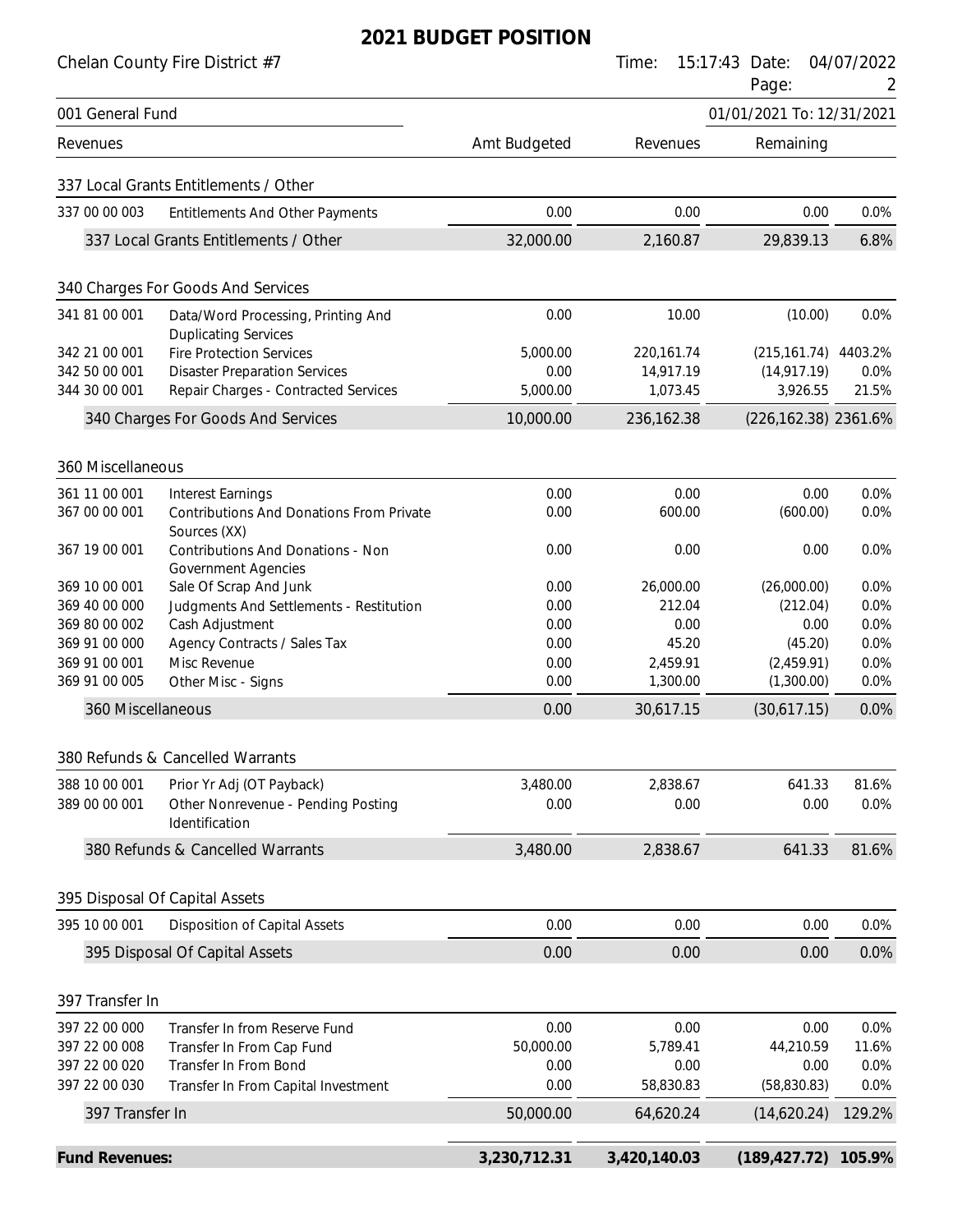Chelan County Fire District #7 Time: 15:17:43 Date: 04/07/2022

|                                |                                                                |                  |                    | Page:                     | 3             |
|--------------------------------|----------------------------------------------------------------|------------------|--------------------|---------------------------|---------------|
| 001 General Fund               |                                                                |                  |                    | 01/01/2021 To: 12/31/2021 |               |
| Expenditures                   |                                                                | Amt Budgeted     | Expenditures       | Remaining                 |               |
| 511 Legislative                |                                                                |                  |                    |                           |               |
| 522 16 11 000                  | Legislative Salaries                                           | 5,472.00         | 8,832.00           | (3,360.00)                | 161.4%        |
| 522 16 22 000                  | Legislative SS / Medicare                                      | 418.61           | 646.34             | (227.73)                  | 154.4%        |
| 522 16 27 000                  | Legislative Labor & Industries                                 | 714.60           | 8.12               | 706.48                    | 1.1%          |
| 522 16 28 000                  | Legislative Uniforms                                           | 300.00           | 0.00               | 300.00                    | 0.0%          |
| 522 16 49 000                  | Legislative Misc.                                              | 2,650.00         | 5,627.07           | (2,977.07)                | 212.3%        |
| 522 16 49 001                  | Legislative Conf. & Education                                  | 3,200.00         | 2,200.06           | 999.94                    | 68.8%         |
| 522 16 49 002                  | Elections                                                      | 3,000.00         | 0.00               | 3,000.00                  | 0.0%          |
| 511 Legislative                |                                                                | 15,755.21        | 17,313.59          | (1,558.38)                | 109.9%        |
| 522 Expenditure                |                                                                |                  |                    |                           |               |
| 522 10 11 000                  | <b>Administration Salaries</b>                                 | 244,401.82       | 243,619.85         | 781.97                    | 99.7%         |
| 522 10 13 000                  | <b>Administration Call Back Overtime</b>                       | 0.00             | 5,887.74           | (5,887.74)                | 0.0%          |
| 522 10 19 000                  | Admin Annual Buy Back                                          | 11,814.00        | 6,859.05           | 4,954.95                  | 58.1%         |
| 522 10 21 000                  | <b>Administration Retirement</b>                               | 38,200.48        | 38,171.98          | 28.50                     | 99.9%         |
| 522 10 22 000                  | Administration SS / Medicare                                   | 10,651.31        | 10,840.91          | (189.60)                  | 101.8%        |
| 522 10 24 000                  | Administration Medical / Dental                                | 42,569.92        | 42,756.74          | (186.82)                  | 100.4%        |
| 522 10 27 000                  | Administration Labor & Industries                              | 705.89           | 700.38             | 5.51                      | 99.2%         |
| 522 10 28 000                  | <b>Administration Uniform</b>                                  | 1,800.00         | 663.71             | 1,136.29                  | 36.9%         |
| 522 10 31 000                  | <b>Administration Office Supplies</b>                          | 3,500.00         | 4,669.21           | (1, 169.21)               | 133.4%        |
| 522 10 35 000                  | <b>Administration Equipment</b>                                | 750.00           | 442.72             | 307.28                    | 59.0%         |
| 522 10 38 000                  | Administration R & M Equipment.                                | 10,000.00        | 10,696.39          | (696.39)                  | 107.0%        |
| 522 10 41 000                  | <b>Administration Professional Services</b>                    | 20,000.00        | 27,663.62          | (7,663.62)                | 138.3%        |
| 522 10 42 000                  | Administration Hiring & Testing                                | 3,000.00         | 2,262.46           | 737.54                    | 75.4%         |
| 522 10 43 000                  | Administration Conf. & Education                               | 7,500.00         | 125.00             | 7,375.00                  | 1.7%          |
| 522 10 44 000                  | Administration Advertising & Printing                          | 1,600.00         | 635.06             | 964.94                    | 39.7%         |
| 522 10 46 000                  | Administrative - Insurance                                     | 35,000.00        | 36,776.66          | (1,776.66)                | 105.1%        |
| 522 10 49 000                  | <b>Administration Misc.</b>                                    | 14,000.00        | 11,520.27          | 2,479.73                  | 82.3%         |
| 522 10 49 001                  | Administrative - Chelan Falls Tax Refunds                      | 0.00             | 36,422.28          | (36, 422.28)              | 0.0%          |
|                                | 010 Administration                                             | 445,493.42       | 480,714.03         | (35, 220.61)              | 107.9%        |
| 522 20 11 000                  | <b>Suppression Salaries</b>                                    | 570,265.53       | 542,220.50         | 28,045.03                 | 95.1%         |
| 522 20 13 000                  | <b>Suppression Overtime</b>                                    | 41,728.97        | 132,911.28         | (91, 182.31)              | 318.5%        |
| 522 20 14 000                  | Suppression Acting Captain Pay                                 | 3,200.00         | 9,334.13           | (6, 134.13)               | 291.7%        |
| 522 20 17 000                  | Suppression Holiday Pay                                        | 23,145.89        | 13,088.88          | 10,057.01                 | 56.5%         |
| 522 20 21 000                  | <b>Suppression Retirement</b>                                  | 64,564.17        | 74,502.13          | (9,937.96)                | 115.4%        |
| 522 20 22 000                  | <b>Suppression Medicare</b>                                    | 8,268.85         | 9,886.03           | (1,617.18)                | 119.6%        |
| 522 20 24 000                  | Suppression Medical/Dental                                     | 108,059.70       | 106,569.85         | 1,489.85                  | 98.6%         |
| 522 20 27 000                  | Suppression Labor & Industries                                 | 24,525.36        | 25,895.78          | (1,370.42)                | 105.6%        |
| 522 20 28 000                  | <b>Suppression Uniforms</b>                                    | 3,600.00         | 5,562.13           | (1,962.13)                | 154.5%        |
| 522 20 29 000                  | Suppression - Unemplyment Benefits                             | 0.00             | 4,913.52           | (4,913.52)                | 0.0%          |
| 522 20 35 000                  | <b>Suppression Equipment</b>                                   | 4,200.00         | 7,428.87           | (3,228.87)                | 176.9%        |
| 522 20 35 001                  | Suppression Equipment - Phase 1                                | 0.00             | 2,990.15           | (2,990.15)                | 0.0%          |
| 522 20 36 000                  | <b>Suppression Operational Supplies</b>                        | 7,600.00         | 10,026.24          | (2,426.24)                | 131.9%        |
| 522 20 37 000<br>522 20 38 000 | Suppression - COVID19 Supplies<br>Suppression R & M Equipment. | 0.00<br>6,000.00 | 462.73<br>4,645.27 | (462.73)<br>1,354.73      | 0.0%<br>77.4% |
| 522 20 41 000                  |                                                                | 2,000.00         |                    |                           |               |
|                                | <b>Suppression Professional Services</b>                       |                  | 898.46             | 1,101.54                  | 44.9%         |
|                                | 020 Suppression                                                | 867,158.47       | 951,335.95         | (84, 177.48)              | 109.7%        |
| 522 21 11 001                  | SEASONAL FF WAGES                                              | 38,976.00        | 41,829.40          | (2,853.40)                | 107.3%        |
| 522 21 13 001                  | SEASONAL FF OT                                                 | 5,846.40         | 23,602.71          | (17, 756.31)              | 403.7%        |
| 522 21 22 001                  | SEASONAL FF MEDI/SS                                            | 3,513.69         | 4,896.23           | (1, 382.54)               | 139.3%        |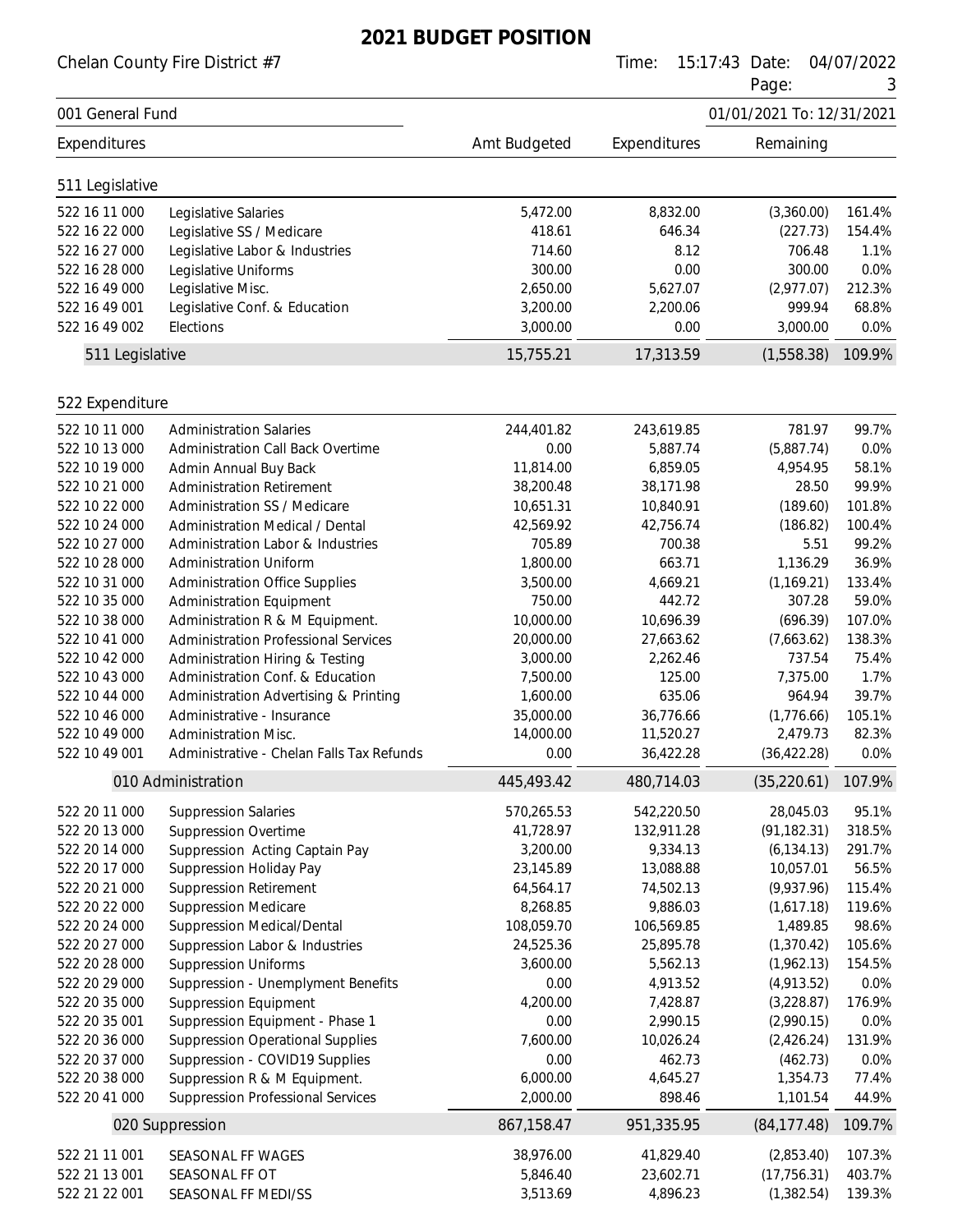Chelan County Fire District #7 Time: 15:17:43 Date: 04/07/2022 Page: 4 001 General Fund 01/01/2021 To: 12/31/2021 Expenditures **American Expenditures** Remaining Expenditures Remaining 522 Expenditure 522 21 24 001 SEASONAL FF MED/DEN 8,351.64 13,793.30 (5,441.66) 165.2% 522 21 27 001 SEASONAL FF L&I 3,270.85 3,603.26 (332.41) 110.2% 021 Seasonal Firefighter 69,958.58 87,724.90 (27,766.32) 146.3% 522 30 31 000 Public Education Office Supplies 0.00 0.00 0.00 0.0% 522 30 35 000 Public Education Equipment 0.00 0.00 0.00 0.0% 522 30 36 000 Public Education Operational Supplies 3,000.00 1,340.68 1,659.32 44.7% 522 30 38 000 Public Education R & M Equipment. 0.00 0.00 0.00 0.0% 522 30 41 000 Public Education Professional Services 5,000.00 4,309.38 690.62 86.2% 522 30 43 000 Public Education Conf. & Education 0.00 0.00 0.00 0.0% 522 30 44 000 Public Education Advertising & Printing 2,000.00 1,353.31 646.69 67.7% 522 30 49 000 Public Education Misc. 0.00 0.00 0.00 0.0% 030 Pub Ed 10,000.00 7,003.37 2,996.63 70.0% 522 31 31 000 Prevention Office Supplies 0.00 0.00 0.00 0.0% 522 31 35 000 Prevention Equipment 0.00 423.88 (423.88) 0.0% 522 31 36 000 Prevention Operational Supplies 3,000.00 3,593.65 (593.65) 119.8% 522 31 38 000 Prevention R & M Equipment 0.00 0.00 0.00 0.0% 522 31 41 000 Prevention Professioanl Services 0.00 0.00 0.00 0.0% 522 31 41 001 Prevention - FMAG Grant (Mapping) 0.00 897.56 (897.56) 0.0% 522 31 43 000 Prevention Conf. & Education 0.00 0.00 0.00 0.0% 522 31 45 000 Prevention Advertising & Printing 0.00 0.00 0.00 0.0% 522 31 49 000 Prevention Misc 0.00 0.00 0.00 0.0% 031 Prevention Education 3,000.00 4,915.09 (1,915.09) 163.8% 522 45 31 000 Training Office Supplies 0.00 0.00 0.00 0.0% 522 45 35 000 Training Equipment 250.00 402.79 (152.79) 161.1% 522 45 36 000 Training Operational Supplies 3,500.00 3,500.00 8.07 3,491.93 0.2% 522 45 38 000 Training R & M Equipment.  $0.00$  0.00 0.00 0.00 0.00 0.0% 522 45 41 000 Training Professional Services 10,000.00 9,693.78 306.22 96.9% 522 45 43 000 Training Conferences & Education 20,000.00 25,805.84 (5,805.84) 129.0% 522 45 44 000 Training Advertising & Printing 200.00 0.00 200.00 0.0% 522 45 49 000 Training Misc. 600.00 422.35 177.65 70.4% 040 Training 34,550.00 36,332.83 (1,782.83) 105.2% 522 50 33 000 Facilities Cleaning Supplies 7,000.00 6,716.26 283.74 95.9% 522 50 35 000 Facilities New Equipment 2,000.00 281.56 1,718.44 14.1% 522 50 36 000 Facilities Operational Supplies 1,500.00 3,598.08 (2,098.08) 239.9% 522 50 38 000 Facilities R & M - In House 2,200.00 1,003.17 1,196.83 45.6% 522 50 41 000 Facilities Professional Services 13,000.00 23,219.73 (10,219.73) 178.6% 522 50 47 000 Facilities Utilities 28,000.00 26,656.27 1,343.73 95.2% 522 50 48 000 Facilities R & M (out) Services 15,000.00 12,404.56 2,595.44 82.7% 522 50 49 000 Facilities Misc. 0.00 0.00 0.00 0.0% 050 Facilities 68,700.00 73,879.63 (5,179.63) 107.5% 522 61 11 000 Marine - MOBE Wages 0.00 685.50 (685.50) 0.0% 522 61 22 000 Marine - SS and MEDI 0.00 50.42 (50.42) 0.0% 522 61 27 000 Marine - Labor & Industries 0.00 62.73 (62.73) 0.0% 522 61 32 000 Marine - Fuel 500.00 280.00 220.00 56.0% 522 61 35 000 Marine - Equipment 0.00 0.00 0.00 0.0% 522 61 36 000 Marine - Operational Supplies 0.00 212.44 (212.44) 0.0% 522 61 38 000 Marine - R&M In House 0.00 153.50 (153.50) 0.0%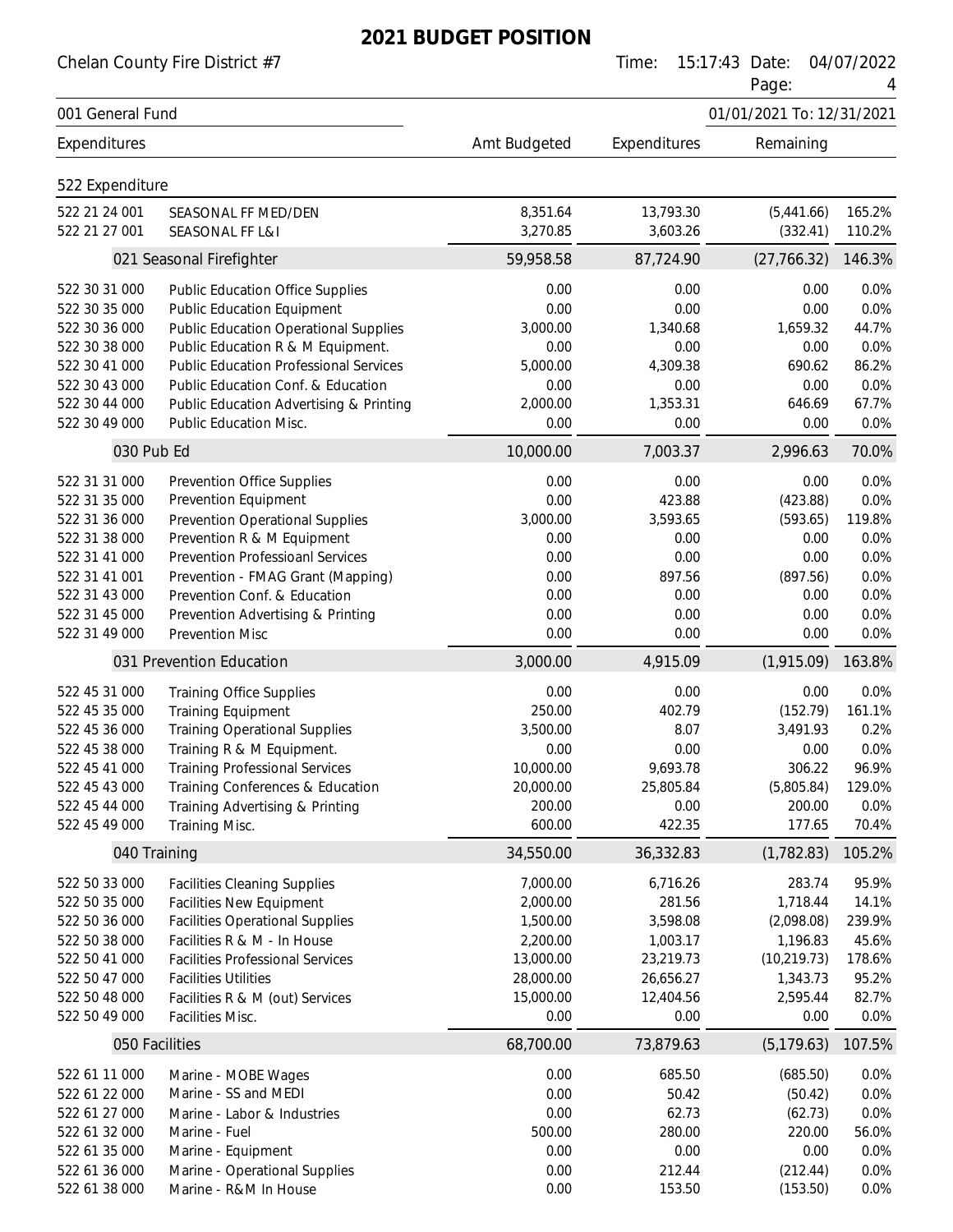Chelan County Fire District #7 Time: 15:17:43 Date: 04/07/2022 Page: 5 001 General Fund 01/01/2021 To: 12/31/2021

| <b>001 General Fund</b>                                                                                                                                                                                                                                                      |                                                                                                                                                                                                                                                                                                                                                                                                                         |                                                                                                                                                                                                |                                                                                                                                                                                      | 01/01/2021 10: 12/31/2021                                                                                                                                                              |                                                                                                                                                |
|------------------------------------------------------------------------------------------------------------------------------------------------------------------------------------------------------------------------------------------------------------------------------|-------------------------------------------------------------------------------------------------------------------------------------------------------------------------------------------------------------------------------------------------------------------------------------------------------------------------------------------------------------------------------------------------------------------------|------------------------------------------------------------------------------------------------------------------------------------------------------------------------------------------------|--------------------------------------------------------------------------------------------------------------------------------------------------------------------------------------|----------------------------------------------------------------------------------------------------------------------------------------------------------------------------------------|------------------------------------------------------------------------------------------------------------------------------------------------|
| Expenditures                                                                                                                                                                                                                                                                 |                                                                                                                                                                                                                                                                                                                                                                                                                         | Amt Budgeted                                                                                                                                                                                   | Expenditures                                                                                                                                                                         | Remaining                                                                                                                                                                              |                                                                                                                                                |
| 522 Expenditure                                                                                                                                                                                                                                                              |                                                                                                                                                                                                                                                                                                                                                                                                                         |                                                                                                                                                                                                |                                                                                                                                                                                      |                                                                                                                                                                                        |                                                                                                                                                |
| 522 61 41 000<br>522 61 43 000<br>522 61 48 000<br>522 61 49 000                                                                                                                                                                                                             | Marine - Professional Services<br>Marine - Conferences & Education<br>Marine - R&M Out Of House<br>Marine - Misc                                                                                                                                                                                                                                                                                                        | 0.00<br>0.00<br>0.00<br>0.00                                                                                                                                                                   | 0.00<br>0.00<br>0.00<br>0.00                                                                                                                                                         | 0.00<br>0.00<br>0.00<br>0.00                                                                                                                                                           | 0.0%<br>0.0%<br>0.0%<br>0.0%                                                                                                                   |
| 059 Marine                                                                                                                                                                                                                                                                   |                                                                                                                                                                                                                                                                                                                                                                                                                         | 500.00                                                                                                                                                                                         | 1,444.59                                                                                                                                                                             | (944.59)                                                                                                                                                                               | 288.9%                                                                                                                                         |
| 522 60 11 000<br>522 60 13 000<br>522 60 19 000<br>522 60 21 000<br>522 60 22 000<br>522 60 24 000<br>522 60 27 000<br>522 60 28 000<br>522 60 32 000<br>522 60 35 000<br>522 60 36 000<br>522 60 38 000<br>522 60 41 000<br>522 60 43 000<br>522 60 48 000<br>522 60 49 000 | <b>Fleet Salaries</b><br>Fleet Overtime<br>Fleet Annual Buy Back<br><b>Fleet Retirement</b><br>Fleet SS/ Medicare<br>Fleet Medical / Dental<br>Fleet Labor & Industries<br><b>Fleet Uniforms</b><br><b>Fleet Fuel</b><br>Fleet Equipment<br><b>Fleet Operational Supplies</b><br>Fleet R & M - In House<br><b>Fleet Professional Services</b><br>Fleet Conferences & Education<br>Fleet R & M - Sent Out<br>Fleet Misc. | 69,287.58<br>2,331.07<br>3,177.30<br>8,986.60<br>5,300.50<br>25,035.60<br>2,267.23<br>600.00<br>32,000.00<br>5,000.00<br>12,000.00<br>22,000.00<br>6,000.00<br>900.00<br>12,000.00<br>1,000.00 | 68,656.03<br>3,727.68<br>3,272.00<br>8,420.80<br>5,879.48<br>21,150.08<br>2.244.78<br>0.00<br>35,071.88<br>1,546.77<br>26,636.14<br>618.51<br>4,295.68<br>0.00<br>8,393.38<br>815.48 | 631.55<br>(1,396.61)<br>(94.70)<br>565.80<br>(578.98)<br>3,885.52<br>22.45<br>600.00<br>(3,071.88)<br>3,453.23<br>(14,636.14)<br>21,381.49<br>1,704.32<br>900.00<br>3,606.62<br>184.52 | 99.1%<br>159.9%<br>103.0%<br>93.7%<br>110.9%<br>84.5%<br>99.0%<br>0.0%<br>109.6%<br>30.9%<br>222.0%<br>2.8%<br>71.6%<br>0.0%<br>69.9%<br>81.5% |
| 060 Fleet                                                                                                                                                                                                                                                                    |                                                                                                                                                                                                                                                                                                                                                                                                                         | 207,885.88                                                                                                                                                                                     | 190,728.69                                                                                                                                                                           | 17,157.19                                                                                                                                                                              | 91.7%                                                                                                                                          |
| 528 60 35 000<br>528 60 36 000<br>528 60 38 000<br>528 60 41 000<br>528 60 47 000<br>528 60 48 000                                                                                                                                                                           | <b>Communication Equipment</b><br><b>Communication Operations</b><br>Communication R&M (In)<br><b>Communication Dispatch Services</b><br><b>Communication Utilities</b><br>Communications R&M (out)                                                                                                                                                                                                                     | 0.00<br>1,000.00<br>0.00<br>35,000.00<br>17,400.00<br>2,000.00                                                                                                                                 | 506.84<br>0.00<br>0.00<br>35,490.02<br>15,696.92<br>532.16                                                                                                                           | (506.84)<br>1,000.00<br>0.00<br>(490.02)<br>1,703.08<br>1,467.84                                                                                                                       | 0.0%<br>0.0%<br>0.0%<br>101.4%<br>90.2%<br>26.6%                                                                                               |
|                                                                                                                                                                                                                                                                              | 061 Communications                                                                                                                                                                                                                                                                                                                                                                                                      | 55,400.00                                                                                                                                                                                      | 52,225.94                                                                                                                                                                            | 3,174.06                                                                                                                                                                               | 94.3%                                                                                                                                          |
| 522 28 35 000<br>522 28 36 000<br>522 28 38 000<br>522 28 41 000                                                                                                                                                                                                             | <b>EMS Equipment</b><br><b>EMS Operating Supplies</b><br>EMS Rescue R & M Equip<br><b>EMS Professional Services</b>                                                                                                                                                                                                                                                                                                     | 800.00<br>9,000.00<br>0.00<br>900.00                                                                                                                                                           | 0.00<br>7,375.04<br>0.00<br>805.00                                                                                                                                                   | 800.00<br>1,624.96<br>0.00<br>95.00                                                                                                                                                    | 0.0%<br>81.9%<br>0.0%<br>89.4%                                                                                                                 |
|                                                                                                                                                                                                                                                                              | 080 EMS and Aid                                                                                                                                                                                                                                                                                                                                                                                                         | 10,700.00                                                                                                                                                                                      | 8,180.04                                                                                                                                                                             | 2,519.96                                                                                                                                                                               | 76.4%                                                                                                                                          |
| 522 22 11 000<br>522 22 11 001<br>522 22 22 000<br>522 22 22 001<br>522 22 23 000<br>522 22 24 000<br>522 22 25 000<br>522 22 27 000<br>522 22 28 000                                                                                                                        | Reserve FF Points<br>Reserve FF Shift Stipend<br>Reserve FF SS/ Medicare<br>Reserve FF (shift) SS/Medicare<br>Reserve FF (Spouse/Orphans)<br>Reserve FF Insurance<br>Reserve FF Pension BVFF<br>Reserve FF L&I for MOBE<br>Reserve FF Uniforms                                                                                                                                                                          | 65,000.00<br>81,000.00<br>5,500.00<br>11,000.00<br>1,700.00<br>5,850.00<br>5,000.00<br>0.00<br>15,000.00                                                                                       | 41,469.40<br>20,944.26<br>3,742.26<br>1,015.81<br>4,154.00<br>2,484.50<br>5,340.00<br>365.01<br>5,224.23                                                                             | 23,530.60<br>60,055.74<br>1,757.74<br>9,984.19<br>(2,454.00)<br>3,365.50<br>(340.00)<br>(365.01)<br>9,775.77                                                                           | 63.8%<br>25.9%<br>68.0%<br>9.2%<br>244.4%<br>42.5%<br>106.8%<br>0.0%<br>34.8%                                                                  |
|                                                                                                                                                                                                                                                                              | 081 Reserve Firefighter                                                                                                                                                                                                                                                                                                                                                                                                 | 190,050.00                                                                                                                                                                                     | 84,739.47                                                                                                                                                                            | 105,310.53                                                                                                                                                                             | 44.6%                                                                                                                                          |
| 522 29 10 002<br>522 29 11 002<br>522 29 12 002                                                                                                                                                                                                                              | SAFER VC- Salary<br>SAFER VC-OT<br>SAFER VC-Buy Back                                                                                                                                                                                                                                                                                                                                                                    | 108,897.20<br>0.00<br>3,177.30                                                                                                                                                                 | 110,085.69<br>16,230.94<br>2,588.50                                                                                                                                                  | (1, 188.49)<br>(16, 230.94)<br>588.80                                                                                                                                                  | 101.1%<br>0.0%<br>81.5%                                                                                                                        |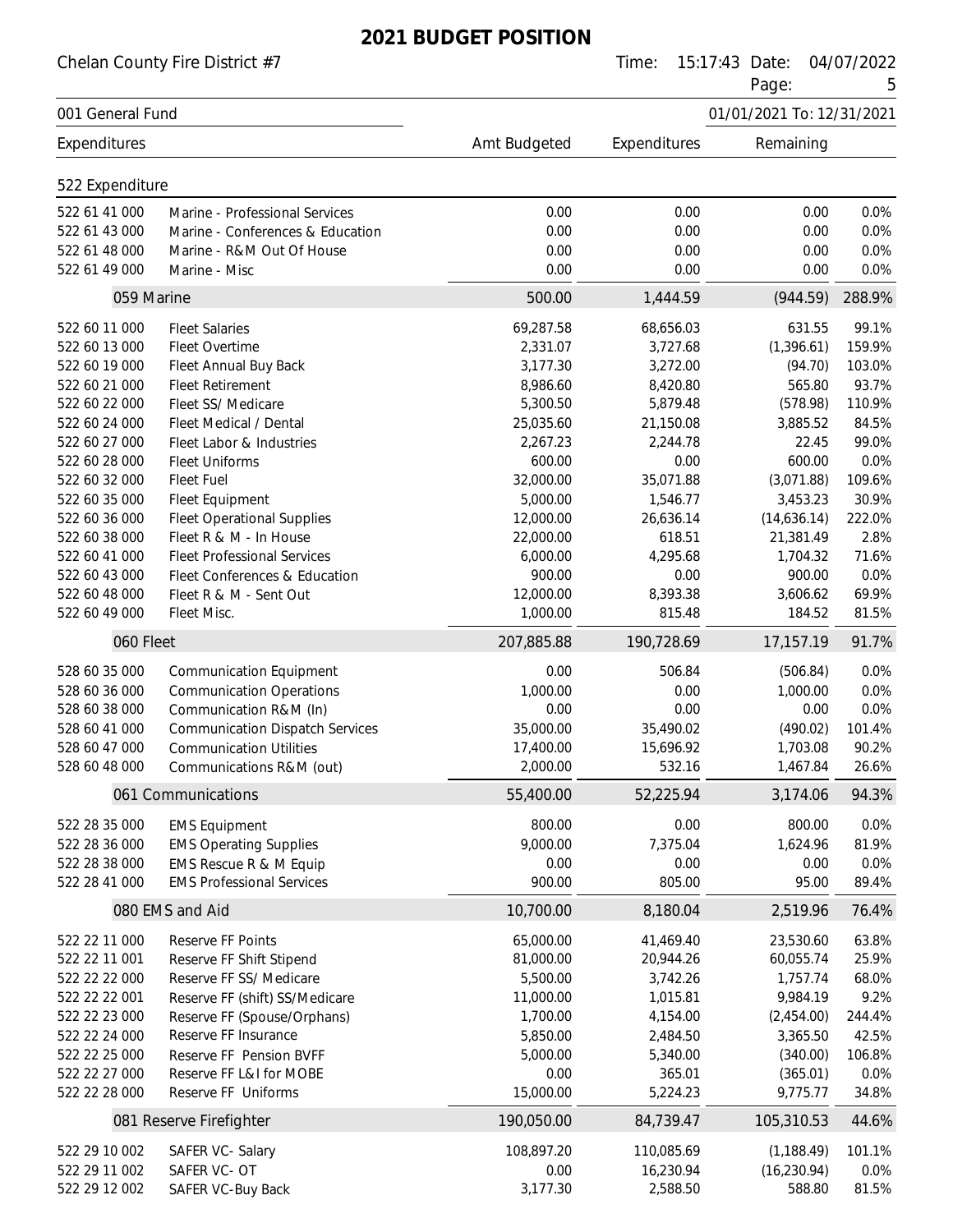Chelan County Fire District #7 Time: 15:17:43 Date: 04/07/2022

|                           |                                               |              |              | Page:                     | 6      |
|---------------------------|-----------------------------------------------|--------------|--------------|---------------------------|--------|
| 001 General Fund          |                                               |              |              | 01/01/2021 To: 12/31/2021 |        |
| Expenditures              |                                               | Amt Budgeted | Expenditures | Remaining                 |        |
| 522 Expenditure           |                                               |              |              |                           |        |
| 522 29 20 002             | SAFER VC- Uniforms (Vol Coord)                | 5,720.00     | 9,520.24     | (3,800.24)                | 166.4% |
| 522 29 20 012             | SAFER VC - Uniforms (Not Grant<br>Reimbursed) | 0.00         | 257.75       | (257.75)                  | 0.0%   |
| 522 29 21 002             | SAFER VC-LEOFF & DCP                          | 9,180.03     | 10,602.46    | (1,422.43)                | 115.5% |
| 522 29 22 002             | SAFER VC- Medicare                            | 1,579.01     | 1,873.49     | (294.48)                  | 118.6% |
| 522 29 24 002             | SAFER VC- Health Ins                          | 8,351.64     | 8,298.10     | 53.54                     | 99.4%  |
| 522 29 27 002             | SAFER VC-L&I                                  | 3,486.82     | 3,214.02     | 272.80                    | 92.2%  |
| 522 29 41 002             | <b>SAFER VC -Professional Services</b>        | 9,730.00     | 5,040.00     | 4,690.00                  | 51.8%  |
| 522 29 42 002             | SAFER VC- Hiring & Testing                    | 30,000.00    | 14,517.72    | 15,482.28                 | 48.4%  |
| 522 29 43 002             | SAFER VC- Training                            | 11,000.00    | 1,255.00     | 9,745.00                  | 11.4%  |
| 522 29 44 002             | <b>SAFER VC- Printing</b>                     | 2,000.00     | 1,995.53     | 4.47                      | 99.8%  |
|                           | 082 SAFER Vol Coord                           | 193,122.00   | 185,479.44   | 7,642.56                  | 96.0%  |
| 522 Expenditure           |                                               | 2,146,518.35 | 2,164,703.97 | (18, 185.62)              | 100.8% |
|                           |                                               |              |              |                           |        |
| 528 Communications        |                                               |              |              |                           |        |
| 528 60 35 001             | Communication                                 | 0.00         | 0.00         | 0.00                      | 0.0%   |
|                           | 528 Communications                            | 0.00         | 0.00         | 0.00                      | 0.0%   |
|                           |                                               |              |              |                           |        |
| 580 Non Expenditures      |                                               |              |              |                           |        |
| 589 00 00 001             | Draw Account                                  | 0.00         | (900.00)     | 900.00                    | 0.0%   |
| 589 00 01 000             | Other Non-Expenditures -                      | 0.00         | 615.15       | (615.15)                  | 0.0%   |
| 589 99 09 099             | <b>Payroll Liabilities</b>                    | 0.00         | 0.01         | (0.01)                    | 0.0%   |
| 597 22 00 000             | Transfer Out To General Reserves              | 76,200.00    | 38,100.00    | 38,100.00                 | 50.0%  |
| 597 22 00 007             | Transfer Out To Capital Reserve               | 277,688.00   | 376,501.32   | (98, 813.32)              | 135.6% |
| 597 22 00 008             | Transfer Out To Capital Investment            | 0.00         | 0.00         | 0.00                      | 0.0%   |
| 597 22 06 001             | Transfers-Out -to Bond General                | 88,900.00    | 74,750.00    | 14,150.00                 | 84.1%  |
|                           | 580 Non Expenditures                          | 442,788.00   | 489,066.48   | (46, 278.48)              | 110.5% |
| 597 Transfer Out          |                                               |              |              |                           |        |
| 597 22 00 099             | Transfers-Out - Petty Cash                    | 0.00         | 1,500.00     | (1,500.00)                | 0.0%   |
| 597 Transfer Out          |                                               | 0.00         | 1,500.00     | (1,500.00)                | 0.0%   |
|                           |                                               |              |              |                           |        |
| <b>Fund Expenditures:</b> |                                               | 2,605,061.56 | 2,672,584.04 | (67, 522.48)              | 102.6% |
| Fund Excess/(Deficit):    |                                               | 625,650.75   | 747,555.99   |                           |        |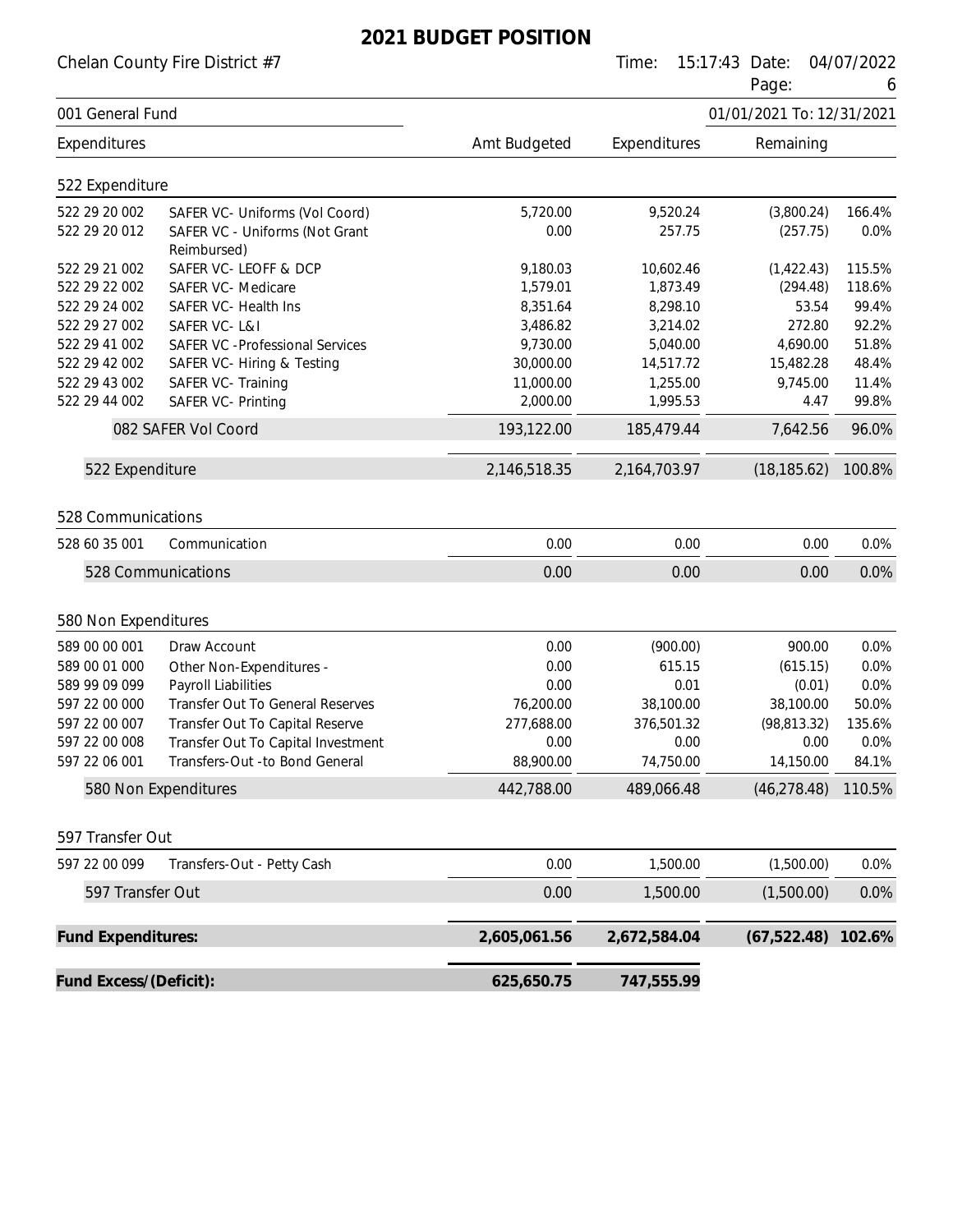|                           |                                     | ZUZ I DUDULI FUJITIUN |              |                           |                 |
|---------------------------|-------------------------------------|-----------------------|--------------|---------------------------|-----------------|
|                           | Chelan County Fire District #7      |                       | Time:        | 15:17:43 Date:<br>Page:   | 04/07/2022<br>7 |
|                           | 002 General Reserve Investment      |                       |              | 01/01/2021 To: 12/31/2021 |                 |
| Revenues                  |                                     | Amt Budgeted          | Revenues     | Remaining                 |                 |
| 361 11 00 002             | <b>Interest Earnings</b>            | 3,000.00              | 565.64       | 2,434.36                  | 18.9%           |
| 397 22 00 002             | Transfer In from General Fund       | 76,200.00             | 38,100.00    | 38,100.00                 | 50.0%           |
|                           |                                     | 79,200.00             | 38,665.64    | 40,534.36                 | 48.8%           |
|                           | 308 Beginning Cash Balances         |                       |              |                           |                 |
| 308 91 00 002             | <b>Beginning Cash Balance</b>       | 553,659.02            | 553,659.02   | 0.00                      | 100.0%          |
|                           | 308 Beginning Cash Balances         | 553,659.02            | 553,659.02   | 0.00                      | 100.0%          |
| 397 Transfer In           |                                     |                       |              |                           |                 |
| 397 22 00 009             | Transfer In From Capital            | 0.00                  | 0.00         | 0.00                      | 0.0%            |
| 397 Transfer In           |                                     | 0.00                  | 0.00         | 0.00                      | 0.0%            |
| <b>Fund Revenues:</b>     |                                     | 632,859.02            | 592,324.66   | 40,534.36                 | 93.6%           |
| Expenditures              |                                     | Amt Budgeted          | Expenditures | Remaining                 |                 |
| 597 Transfer Out          |                                     |                       |              |                           |                 |
| 597 22 00 002             | Transfer Out To General Invest Fund | 0.00                  | 0.00         | 0.00                      | 0.0%            |
| 597 22 00 100             | Transfer Out To Capital             | 0.00                  | 0.00         | 0.00                      | 0.0%            |
| 597 22 00 101             | Transfers Out To Capital Investment | 0.00                  | 0.00         | 0.00                      | 0.0%            |
| 597 Transfer Out          |                                     | 0.00                  | 0.00         | 0.00                      | 0.0%            |
| <b>Fund Expenditures:</b> |                                     | 0.00                  | 0.00         | 0.00                      | 0.0%            |
| Fund Excess/(Deficit):    |                                     | 632,859.02            | 592,324.66   |                           |                 |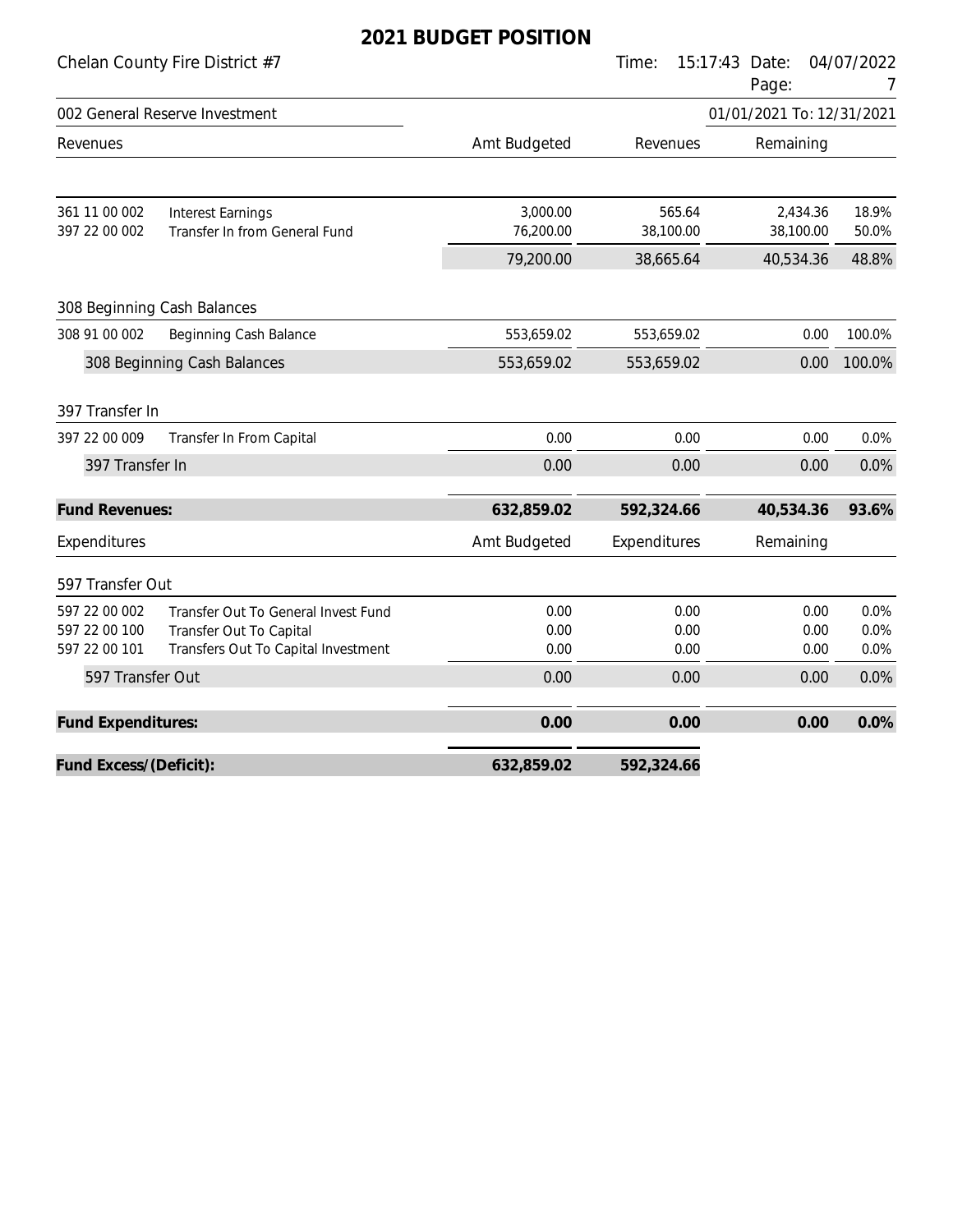|                                | Chelan County Fire District #7                                           |                        | Time:             | 15:17:43 Date:<br>Page:   | 04/07/2022<br>8 |
|--------------------------------|--------------------------------------------------------------------------|------------------------|-------------------|---------------------------|-----------------|
| 003 Capital Fund               |                                                                          |                        |                   | 01/01/2021 To: 12/31/2021 |                 |
| Revenues                       |                                                                          | Amt Budgeted           | Revenues          | Remaining                 |                 |
| 361 11 00 003<br>397 22 00 003 | <b>Interest Earned</b><br>Transfer In From Capital Investment            | 0.00<br>0.00           | 0.00<br>58,830.83 | 0.00<br>(58, 830.83)      | 0.0%<br>0.0%    |
|                                |                                                                          | 0.00                   | 58,830.83         | (58, 830.83)              | 0.0%            |
|                                | 308 Beginning Cash Balances                                              |                        |                   |                           |                 |
| 308 91 00 003                  | Beginning Balance                                                        | 27.00                  | 27.00             | 0.00                      | 100.0%          |
|                                | 308 Beginning Cash Balances                                              | 27.00                  | 27.00             | 0.00                      | 100.0%          |
|                                | 380 Refunds & Cancelled Warrants                                         |                        |                   |                           |                 |
| 389 00 00 000                  | Other Nonrevenues (XX)                                                   | 0.00                   | (17.02)           | 17.02                     | 0.0%            |
|                                | 380 Refunds & Cancelled Warrants                                         | 0.00                   | (17.02)           | 17.02                     | 0.0%            |
| 397 Transfer In                |                                                                          |                        |                   |                           |                 |
| 397 22 00 006                  | Transfer In From Capital Investment                                      | 0.00                   | 0.00              | 0.00                      | 0.0%            |
| 397 22 00 007                  | Transfer In From General Fund                                            | 277,688.00             | 362,051.32        | (84, 363.32)              | 130.4%          |
| 397 22 00 010                  | Transfer In From General Investment                                      | 0.00                   | 0.00              | 0.00                      | 0.0%            |
| 397 22 00 011<br>397 23 00 004 | Transfer In From Capital Reserve<br>Transfer In From Bond                | 0.00<br>0.00           | 0.00<br>0.00      | 0.00<br>0.00              | 0.0%<br>0.0%    |
| 397 Transfer In                |                                                                          | 277,688.00             | 362,051.32        | (84, 363.32)              | 130.4%          |
|                                |                                                                          |                        |                   |                           |                 |
| <b>Fund Revenues:</b>          |                                                                          | 277,715.00             | 420,892.13        | (143, 177.13)             | 151.6%          |
| Expenditures                   |                                                                          | Amt Budgeted           | Expenditures      | Remaining                 |                 |
| 594 Capital Expenditures       |                                                                          |                        |                   |                           |                 |
| 594 28 60 001                  | Communications - GRANT Rivercom911                                       | 32,000.00              | 31,817.52         | 182.48                    | 99.4%           |
| 000                            |                                                                          | 32,000.00              | 31,817.52         | 182.48                    | 99.4%           |
| 594 22 60 000                  | <b>Administration Capital Purchases</b>                                  | 5,750.00               | 0.00              | 5,750.00                  | 0.0%            |
| 594 22 60 001                  | <b>Suppression Capital Purchases</b>                                     | 38,533.00              | 28,295.75         | 10,237.25                 | 73.4%           |
| 594 22 60 002                  | <b>Public Education Capital Purchases</b>                                | 0.00                   | 0.00              | 0.00                      | 0.0%            |
| 594 22 60 003                  | <b>Prevention Capital Purchases</b>                                      | 0.00                   | 0.00              | 0.00                      | 0.0%            |
| 594 22 60 004                  | <b>Training Capital Purchases</b>                                        | 6,000.00               | 0.00              | 6,000.00                  | 0.0%            |
| 594 22 60 005<br>594 22 60 006 | <b>Fleet Capital Purchases</b><br><b>Facilities Capital Purchases</b>    | 63,080.00<br>40,800.00 | 86,639.70<br>0.00 | (23, 559.70)<br>40,800.00 | 137.3%<br>0.0%  |
| 594 22 60 007                  | Fleet / Capital -DNR Grant Purshases                                     | 0.00                   | 42,751.89         | (42,751.89)               | 0.0%            |
| 594 22 60 010                  | <b>SCBA Capital Purchases</b>                                            | 21,700.00              | 0.00              | 21,700.00                 | 0.0%            |
| 594 22 60 012                  | Facility St74 Generator- (Grant) Chelan Co<br>Natural Resourses Dept     | 0.00                   | 31,590.81         | (31,590.81)               | 0.0%            |
| 594 22 61 000                  | Marine - Capital Purchases                                               | 0.00                   | 0.00              | 0.00                      | 0.0%            |
| 594 26 60 000                  | EMS / Aid / Rescue Capital Purchases                                     | 21,825.00              | 0.00              | 21,825.00                 | 0.0%            |
| 594 28 60 000                  | Communications/Capital improvements                                      | 0.00                   | 0.00              | 0.00                      | 0.0%            |
| 594 29 60 000                  | <b>SAFER Vol Coord Capital Purchases</b>                                 | 48,000.00              | 35,176.22         | 12,823.78                 | 73.3%           |
| 594 29 60 009                  | SAFER Vol Coord - Capital Purchases (not<br><b>SAFER Grant Reported)</b> | 0.00                   | 0.00              | 0.00                      | 0.0%            |
|                                | 060 Capital Expenditures                                                 | 245,688.00             | 224,454.37        | 21,233.63                 | 91.4%           |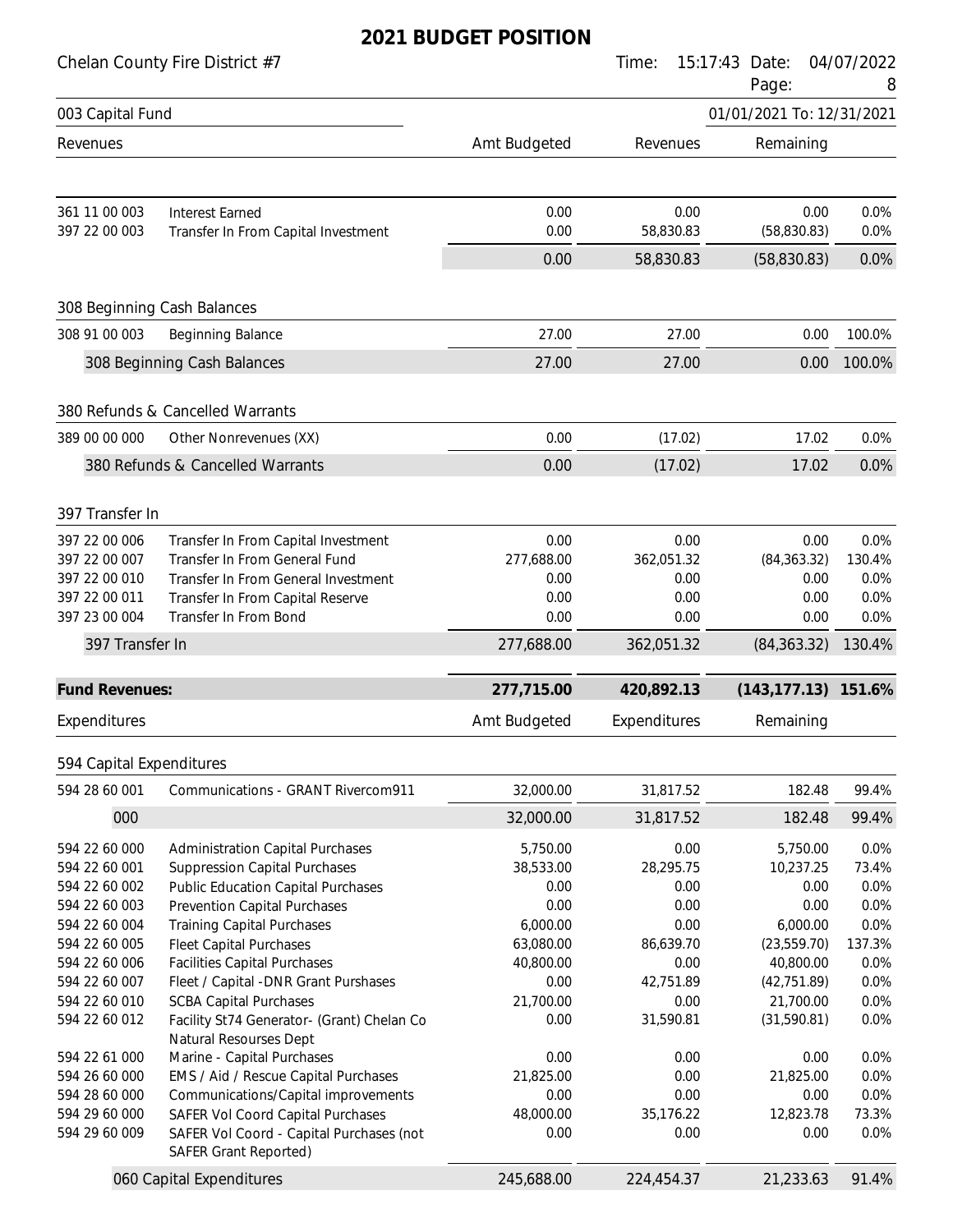|                                                 | Chelan County Fire District #7                                                                            |                      | Time:                           | 15:17:43<br>Date:<br>Page:          | 04/07/2022<br>9      |
|-------------------------------------------------|-----------------------------------------------------------------------------------------------------------|----------------------|---------------------------------|-------------------------------------|----------------------|
| 003 Capital Fund                                |                                                                                                           |                      |                                 | 01/01/2021 To: 12/31/2021           |                      |
| Expenditures                                    |                                                                                                           | Amt Budgeted         | Expenditures                    | Remaining                           |                      |
| 594 Capital Expenditures                        |                                                                                                           |                      |                                 |                                     |                      |
|                                                 | 594 Capital Expenditures                                                                                  | 277,688.00           | 256,271.89                      | 21,416.11                           | 92.3%                |
| 597 Transfer Out                                |                                                                                                           |                      |                                 |                                     |                      |
| 597 22 00 001<br>597 22 00 003<br>597 22 00 009 | Transfers Out To General<br>Transfer Out to Capital Reserve Investment<br>Transfer Out To Capital Reserve | 0.00<br>0.00<br>0.00 | 64,620.24<br>100,000.00<br>0.00 | (64,620.24)<br>(100,000.00)<br>0.00 | 0.0%<br>0.0%<br>0.0% |
|                                                 | 597 Transfer Out                                                                                          | 0.00                 | 164,620.24                      | (164, 620.24)                       | 0.0%                 |
| <b>Fund Expenditures:</b>                       |                                                                                                           | 277,688.00           | 420,892.13                      | (143, 204.13)                       | 151.6%               |
| Fund Excess/(Deficit):                          |                                                                                                           | 27.00                | 0.00                            |                                     |                      |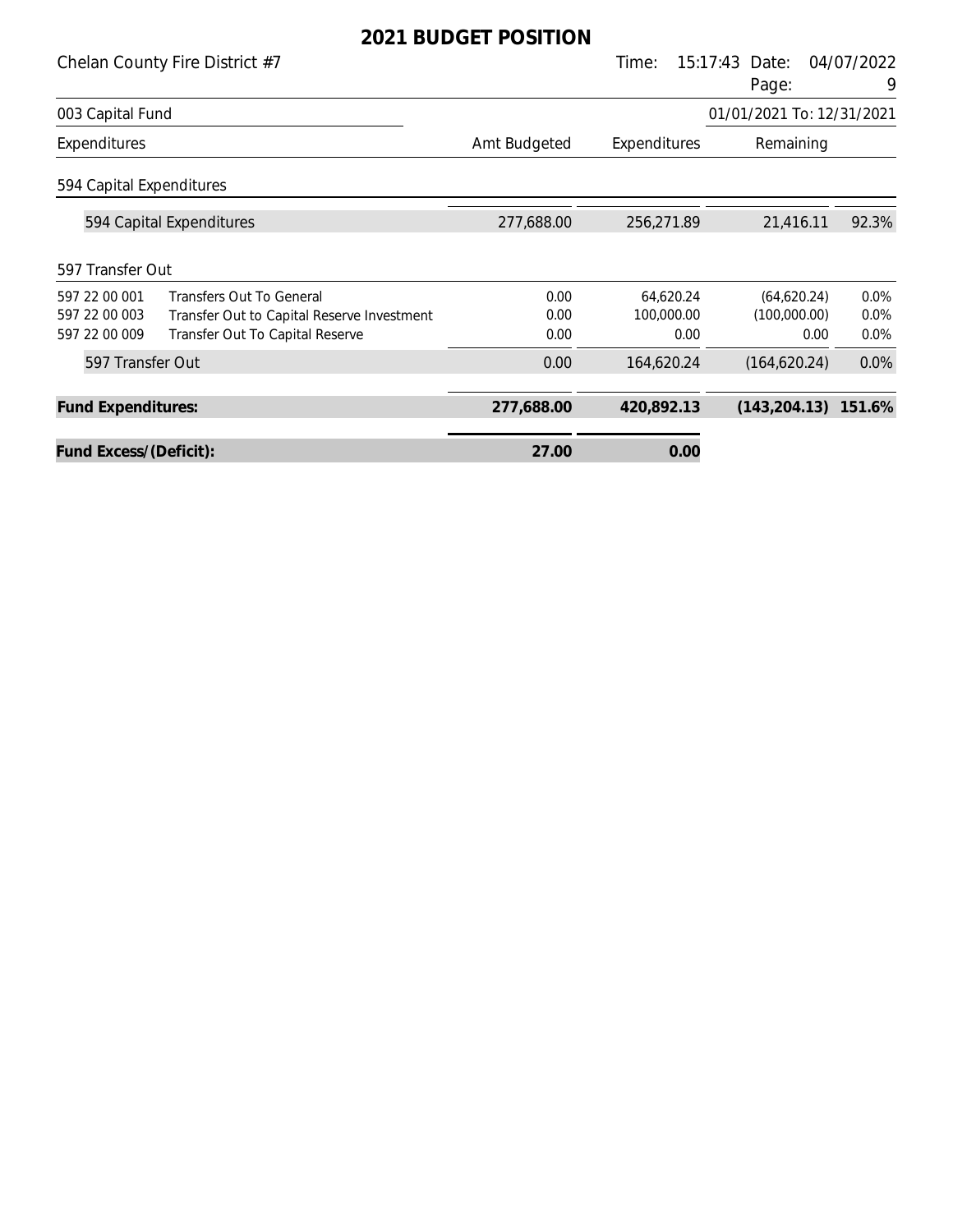#### Chelan County Fire District #7 Time: 15:17:43 Date: 04/07/2022

|                                                 |                                                                                                       |                           |                              | Page:                             | 10                    |
|-------------------------------------------------|-------------------------------------------------------------------------------------------------------|---------------------------|------------------------------|-----------------------------------|-----------------------|
|                                                 | 004 Capital "Equipment" Investment                                                                    |                           |                              | 01/01/2021 To: 12/31/2021         |                       |
| Revenues                                        |                                                                                                       | Amt Budgeted              | Revenues                     | Remaining                         |                       |
| 361 11 00 004<br>389 00 00 004<br>397 22 00 004 | <b>Interest Earned</b><br>Refunds & Cancelled Warrants<br>Transfer in from Capital Reserve            | 1,000.00<br>0.00<br>0.00  | 247.04<br>0.00<br>100,000.00 | 752.96<br>0.00<br>(100,000.00)    | 24.7%<br>0.0%<br>0.0% |
|                                                 |                                                                                                       | 1,000.00                  | 100,247.04                   | (99, 247.04)                      | ******%               |
|                                                 | 308 Beginning Cash Balances                                                                           |                           |                              |                                   |                       |
| 308 91 00 004                                   | Beginning Cash Balance                                                                                | 164,746.49                | 164,746.49                   | 0.00                              | 100.0%                |
|                                                 | 308 Beginning Cash Balances                                                                           | 164,746.49                | 164,746.49                   | 0.00                              | 100.0%                |
| 311 10 01 004                                   | New Construction                                                                                      | 0.00                      | 0.00                         | 0.00                              | 0.0%                  |
| 310                                             |                                                                                                       | 0.00                      | 0.00                         | 0.00                              | 0.0%                  |
| 311 Tax Collected                               |                                                                                                       |                           |                              |                                   |                       |
| 311 10 00 004                                   | <b>Tax Revenue</b>                                                                                    | 0.00                      | 0.00                         | 0.00                              | 0.0%                  |
| 311 Tax Collected                               |                                                                                                       | 0.00                      | 0.00                         | 0.00                              | 0.0%                  |
| 397 Transfer In                                 |                                                                                                       |                           |                              |                                   |                       |
| 397 22 01 004<br>397 22 02 004                  | Transfer In From General<br>Transfer In From General Investiment                                      | 0.00<br>0.00              | 0.00<br>0.00                 | 0.00<br>0.00                      | 0.0%<br>0.0%          |
| 397 Transfer In                                 |                                                                                                       | 0.00                      | 0.00                         | 0.00                              | 0.0%                  |
| <b>Fund Revenues:</b>                           |                                                                                                       | 165,746.49                | 264,993.53                   | (99, 247.04)                      | 159.9%                |
| Expenditures                                    |                                                                                                       | Amt Budgeted              | Expenditures                 | Remaining                         |                       |
| 597 Transfer Out                                |                                                                                                       |                           |                              |                                   |                       |
| 597 22 00 004<br>597 22 00 010<br>597 22 00 011 | Transfer out to Capital Reserve<br>Transfer Out To General Investment<br>Transfer Out To General Fund | 0.00<br>0.00<br>50,000.00 | 58,830.83<br>0.00<br>0.00    | (58, 830.83)<br>0.00<br>50,000.00 | 0.0%<br>0.0%<br>0.0%  |
| 597 Transfer Out                                |                                                                                                       | 50,000.00                 | 58,830.83                    | (8,830.83)                        | 117.7%                |
| Fund Expenditures:                              |                                                                                                       | 50,000.00                 | 58,830.83                    | (8,830.83)                        | 117.7%                |
| Fund Excess/(Deficit):                          |                                                                                                       | 115,746.49                | 206,162.70                   |                                   |                       |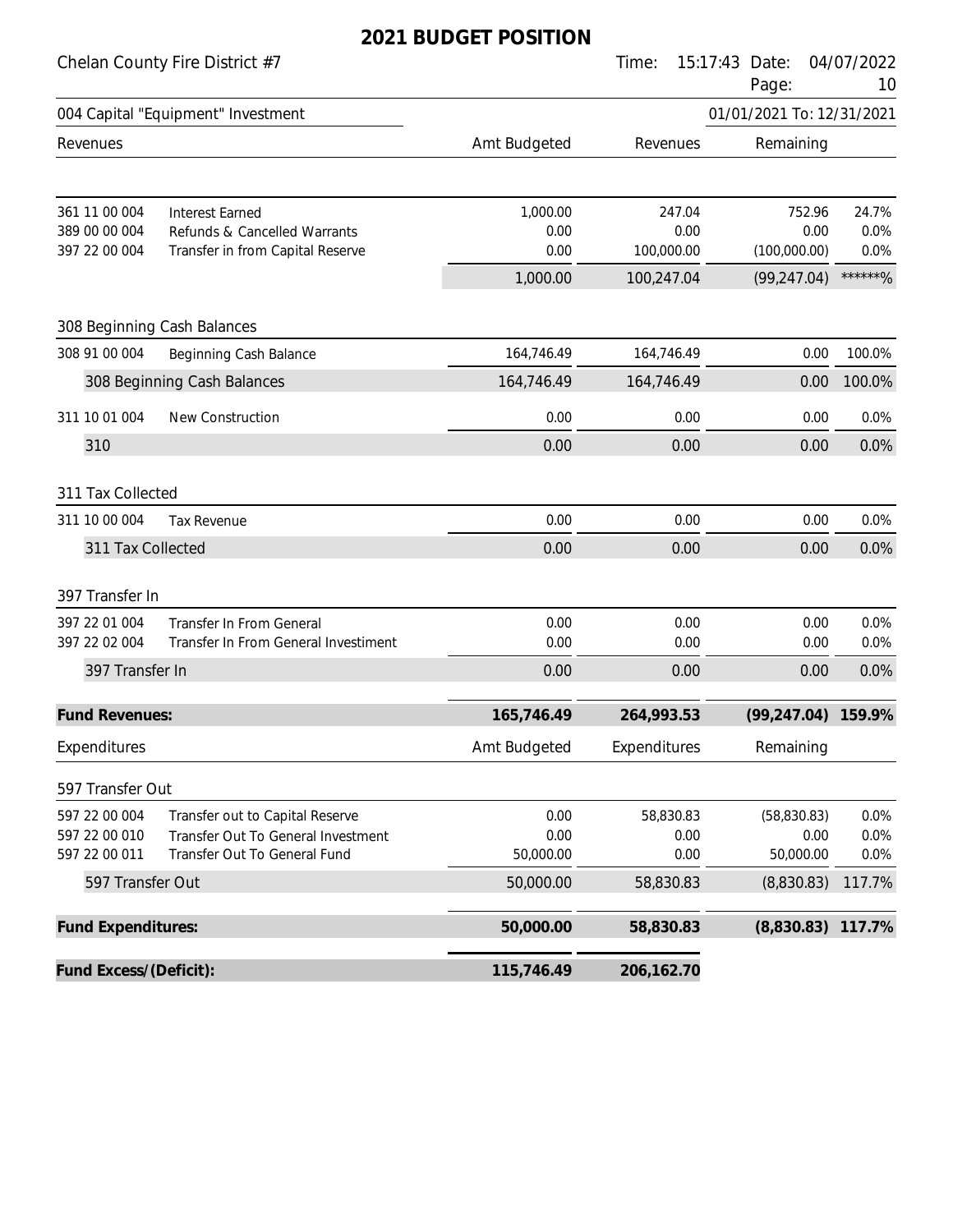|                                | Chelan County Fire District #7                                       |                        | Time:                  | 15:17:43 Date:<br>Page:   | 04/07/2022<br>11  |
|--------------------------------|----------------------------------------------------------------------|------------------------|------------------------|---------------------------|-------------------|
|                                | 005 Bond Outstanding Non Voted                                       |                        |                        | 01/01/2021 To: 12/31/2021 |                   |
| Revenues                       |                                                                      | Amt Budgeted           | Revenues               | Remaining                 |                   |
| 308 10 00 005                  | <b>Beginning Balance</b>                                             | 0.00                   | 0.00                   | 0.00                      | 0.0%              |
|                                |                                                                      | 0.00                   | 0.00                   | 0.00                      | 0.0%              |
| 311 Tax Collected              |                                                                      |                        |                        |                           |                   |
| 311 10 00 005                  | Tax Revenue (Bond)                                                   | 0.00                   | 0.01                   | (0.01)                    | 0.0%              |
| 311 Tax Collected              |                                                                      | 0.00                   | 0.01                   | (0.01)                    | 0.0%              |
|                                | 380 Refunds & Cancelled Warrants                                     |                        |                        |                           |                   |
| 389 00 00 005                  | Refunds & Cancelled Warrants                                         | 0.00                   | 0.00                   | 0.00                      | 0.0%              |
|                                | 380 Refunds & Cancelled Warrants                                     | 0.00                   | 0.00                   | 0.00                      | 0.0%              |
| 397 Transfer In                |                                                                      |                        |                        |                           |                   |
| 397 00 01 005                  | Transfer In From General                                             | 88,900.00              | 89,200.00              | (300.00)                  | 100.3%            |
| 397 Transfer In                |                                                                      | 88,900.00              | 89,200.00              | (300.00)                  | 100.3%            |
| <b>Fund Revenues:</b>          |                                                                      | 88,900.00              | 89,200.01              | (300.01)                  | 100.3%            |
| Expenditures                   |                                                                      | Amt Budgeted           | Expenditures           | Remaining                 |                   |
| 591 Bond                       |                                                                      |                        |                        |                           |                   |
| 591 22 70 005<br>592 22 80 005 | <b>Bond Payments - Principal</b><br>Bond - Interest & Other Payments | 60,000.00<br>28,900.00 | 60,000.00<br>29,200.00 | 0.00<br>(300.00)          | 100.0%<br>101.0%  |
| 591 Bond                       |                                                                      | 88,900.00              | 89,200.00              |                           | $(300.00)$ 100.3% |
| 597 Transfer Out               |                                                                      |                        |                        |                           |                   |
| 597 22 06 002                  | Transfer Out To General                                              | 0.00                   | 0.00                   | 0.00                      | 0.0%              |
| 597 Transfer Out               |                                                                      | 0.00                   | 0.00                   | 0.00                      | 0.0%              |
| Fund Expenditures:             |                                                                      | 88,900.00              | 89,200.00              | (300.00)                  | 100.3%            |
| Fund Excess/(Deficit):         |                                                                      | 0.00                   | 0.01                   |                           |                   |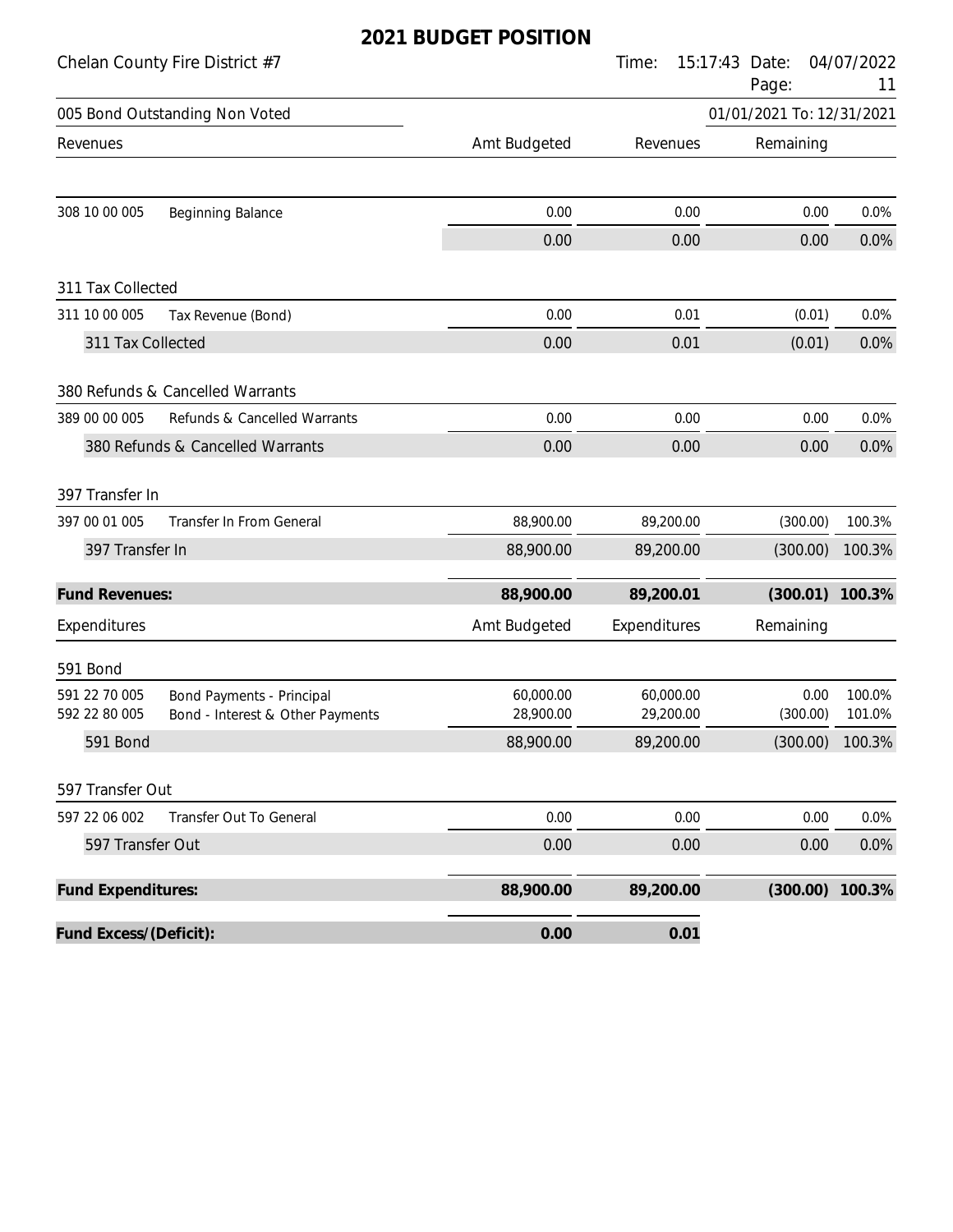|                                                 | Chelan County Fire District #7                                    |                      | Time:                | 15:17:43<br>Date:<br>Page: | 04/07/2022<br>12     |
|-------------------------------------------------|-------------------------------------------------------------------|----------------------|----------------------|----------------------------|----------------------|
| 006 Bond Investment Fund                        |                                                                   |                      |                      | 01/01/2021 To: 12/31/2021  |                      |
| Revenues                                        |                                                                   | Amt Budgeted         | Revenues             | Remaining                  |                      |
| 308 10 00 006<br>311 10 00 006<br>361 11 00 006 | Beginning Cash Balance<br><b>Tax Revenue</b><br>Interest Earnings | 0.00<br>0.00<br>0.00 | 0.00<br>0.00<br>0.00 | 0.00<br>0.00<br>0.00       | 0.0%<br>0.0%<br>0.0% |
|                                                 |                                                                   | 0.00                 | 0.00                 | 0.00                       | 0.0%                 |
| <b>Fund Revenues:</b>                           |                                                                   | 0.00                 | 0.00                 | 0.00                       | 0.0%                 |
| Expenditures                                    |                                                                   | Amt Budgeted         | Expenditures         | Remaining                  |                      |
| 597 Transfer Out                                |                                                                   |                      |                      |                            |                      |
| 597 22 00 006                                   | Transfer out to Bond General                                      | 0.00                 | 0.00                 | 0.00                       | 0.0%                 |
| 597 Transfer Out                                |                                                                   | 0.00                 | 0.00                 | 0.00                       | 0.0%                 |
| <b>Fund Expenditures:</b>                       |                                                                   | 0.00                 | 0.00                 | 0.00                       | 0.0%                 |
| Fund Excess/(Deficit):                          |                                                                   | 0.00                 | 0.00                 |                            |                      |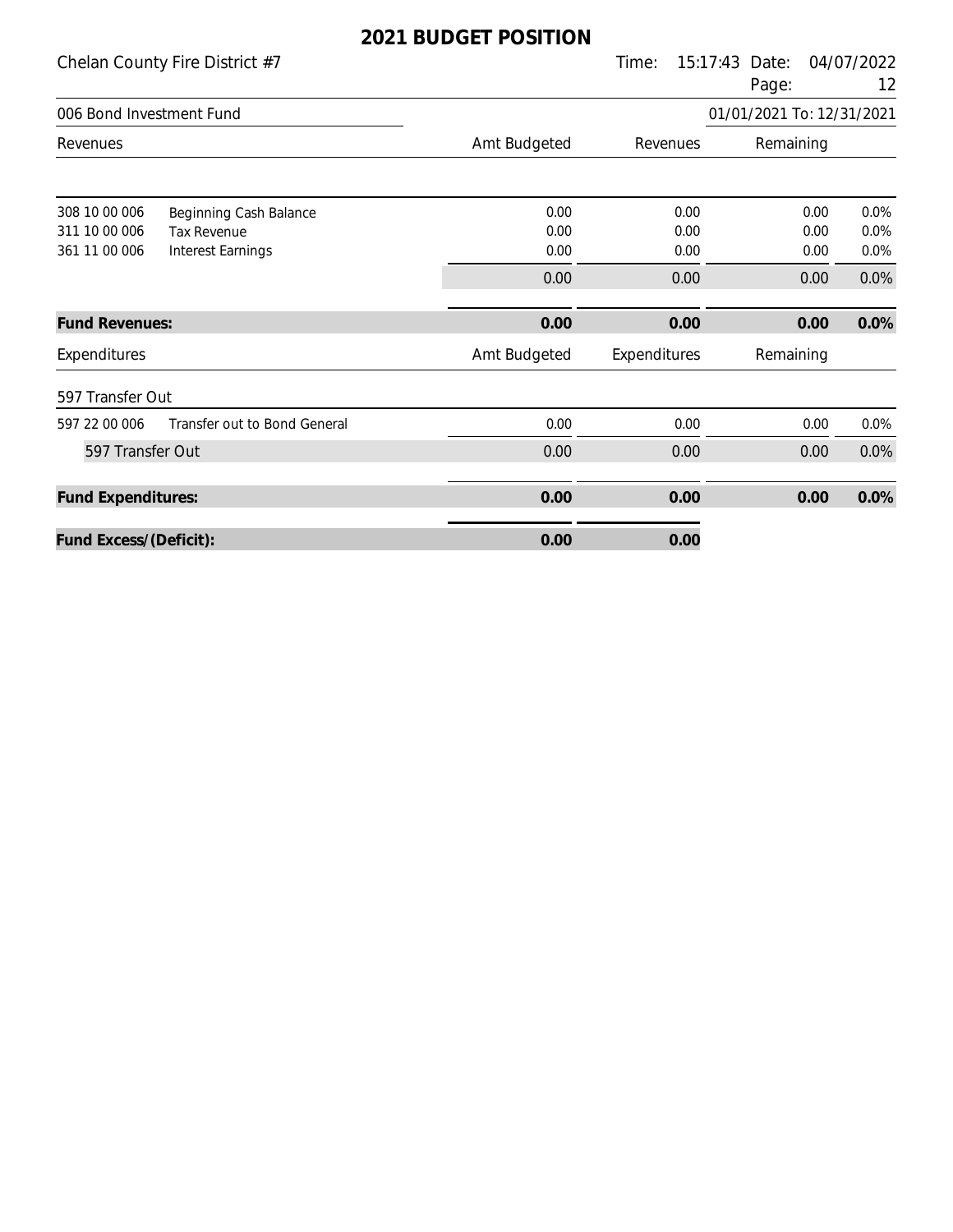|                          | Chelan County Fire District #7     |              | Time:                 | 15:17:43 Date:<br>Page:   | 04/07/2022<br>13 |
|--------------------------|------------------------------------|--------------|-----------------------|---------------------------|------------------|
| 007 Revolving Petty Cash |                                    |              |                       | 01/01/2021 To: 12/31/2021 |                  |
| Revenues                 |                                    | Amt Budgeted | Remaining<br>Revenues |                           |                  |
|                          | 308 Beginning Cash Balances        |              |                       |                           |                  |
| 308 91 00 000            | <b>Estimated Beginning Balance</b> | 2,000.00     | 2,000.00              | 0.00                      | 100.0%           |
|                          | 308 Beginning Cash Balances        | 2,000.00     | 2,000.00              | 0.00                      | 100.0%           |
| 397 Transfer In          |                                    |              |                       |                           |                  |
| 397 00 00 007            | <b>Transfer From General</b>       | 0.00         | 1,500.00              | (1,500.00)                | $0.0\%$          |
| 397 Transfer In          |                                    | 0.00         | 1,500.00              | (1,500.00)                | 0.0%             |
| <b>Fund Revenues:</b>    |                                    | 2,000.00     | 3,500.00              | (1,500.00)                | 175.0%           |
| Fund Excess/(Deficit):   |                                    | 2,000.00     | 3,500.00              |                           |                  |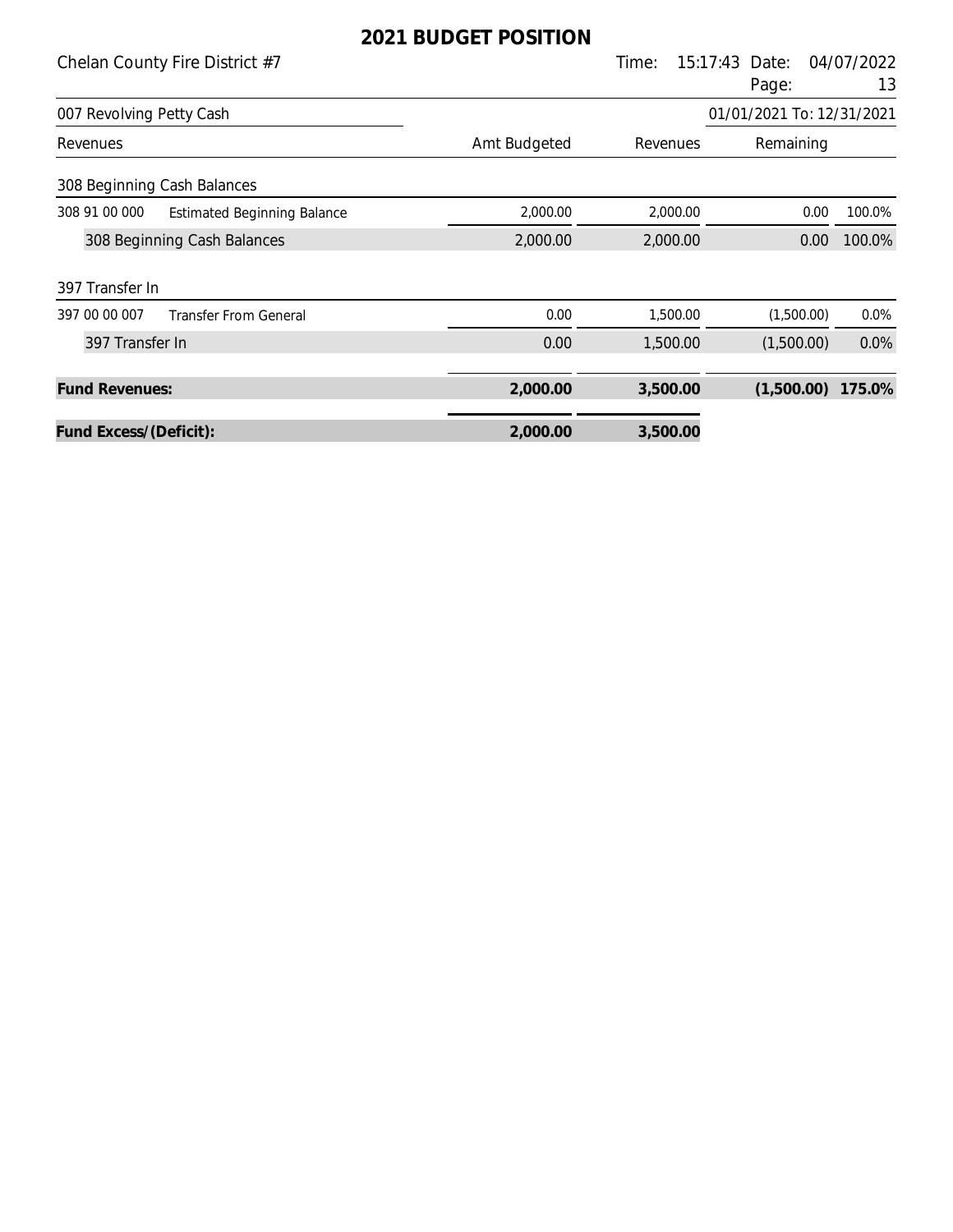| Chelan County Fire District #7            |              | Time:    | 15:17:43 Date:            | 04/07/2022 |
|-------------------------------------------|--------------|----------|---------------------------|------------|
|                                           |              |          | Page:                     | 14         |
| 008 Bonds Outstanding-Non Voted           |              |          | 01/01/2021 To: 12/31/2021 |            |
| Revenues                                  | Amt Budgeted | Revenues | Remaining                 |            |
| 308 Beginning Cash Balances               |              |          |                           |            |
| 308 10 00 008<br><b>Beginning Balance</b> | 0.00         | 0.00     | 0.00                      | $0.0\%$    |
| 308 Beginning Cash Balances               | 0.00         | 0.00     | 0.00                      | 0.0%       |
| <b>Fund Revenues:</b>                     | 0.00         | 0.00     | 0.00                      | 0.0%       |
| Fund Excess/(Deficit):                    | 0.00         | 0.00     |                           |            |